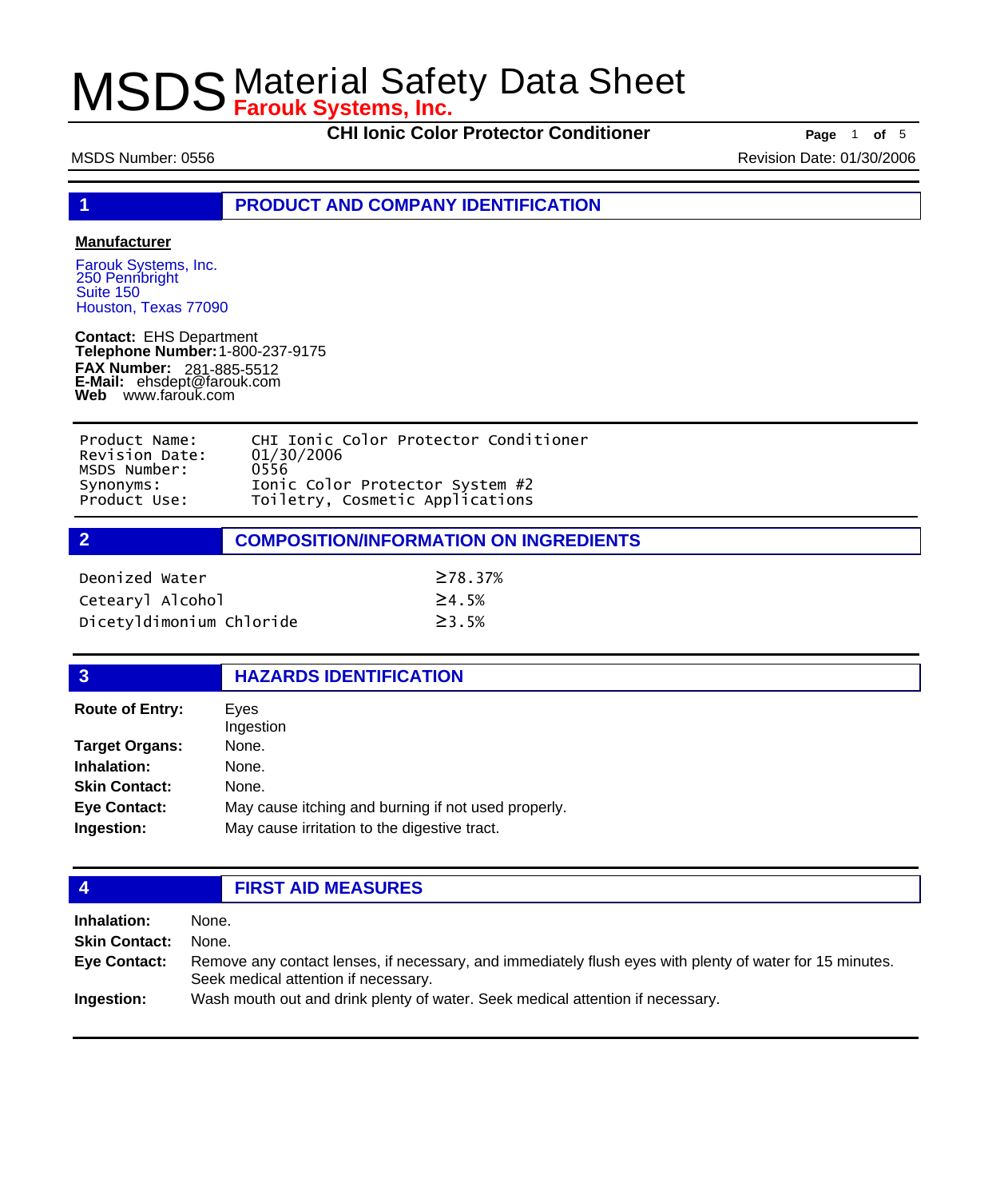**CHI Ionic Color Protector Conditioner Page** <sup>2</sup> **of** <sup>5</sup>

MSDS Number: 0556 Revision Date: 01/30/2006

**5 FIRE FIGHTING MEASURES**

FLASHPOINT AND METHOD: Not applicable FLAMMABLE LIQUIDS:

 None. AUTO IGNITION TEMP:

 None FLAMMABLE CLASS:

None.

BURNING RATE OF SOLID:

Not available

GENERAL HAZARDS: Evacuate personnel downwind of fire to avoid inhalation of fumes and smoke.

EXTINGUISHING METHODS: Chemical type foam, CO2(Carbon Dioxide), Dry Chemical, Water Fog

HAZARDOUS COMBUSTION PRODUCTS: None.

FIRE FIGHTING PROCEDURES: This product is not flammable.However, hazardous decomposition and combustion products may be formed in a fire situation. Cool exposed containers with water spray to prevent overheating.

FIRE FIGHTING EQUIPMENT: Respiratory and eye protection are required for fire fighting personnel. Full protective equipment (Bunker Gear) and self contained breathing apparatus (SCBA) should be used for all indoor fires and significant outdoor fires. For small outdoor fires, which may be easily extinguished with a portable fire extinguisher, use of a SCBA may not be needed.

## **6 ACCIDENTAL RELEASE MEASURES**

SMALL SPILL: When a spill occurs, use absorbent material on the substance. Dispose of the material according to all local, state and federal regulations. Always use an absorbent material when cleaning up a spill.

ENVIRONMENTAL PRECAUTIONS: Avoid run-off or release into sewers, stormdrains and waterways.

GENERAL PRECAUTIONS: Remove containers away from flammable materials.

### **7 HANDLING AND STORAGE** Use appropriate personal protective equipment as specified in Section 8. Handle in a manner consistent with good household/personal techniques and practices. **Handling Precautions:** Keep containers/bottles securely sealed when not in use. Store in cool/dry conditions that do not exceed room temperature. Try to store product in temperatures between 40°F to 90° F. **Storage Requirements:**

## **8 EXPOSURE CONTROLS/PERSONAL PROTECTION**

These recommendations provide general guideance for handling this product safely. Because specific use conditions may vary, safety procedures should be developed for each specific application of this product. When developing procedures, always consider potential waste, disposal and personal safety issues. **Engineering Controls:** EYES AND FACE: For reasonable foreseeable uses of this product, eye and face protection is not required. SKIN: For reasonable foreseeable uses of this product, skin protection is not required. RESPIRATORY: For reasonable foreseeable uses of this product, respiratory protection is not required. **Protective Equipment:** EXPOSURE GUIDELINES: Overexposure is unlikely. Since all parameters cannot be foreseen, the use of engineering controls to reduce exposure may be necessary.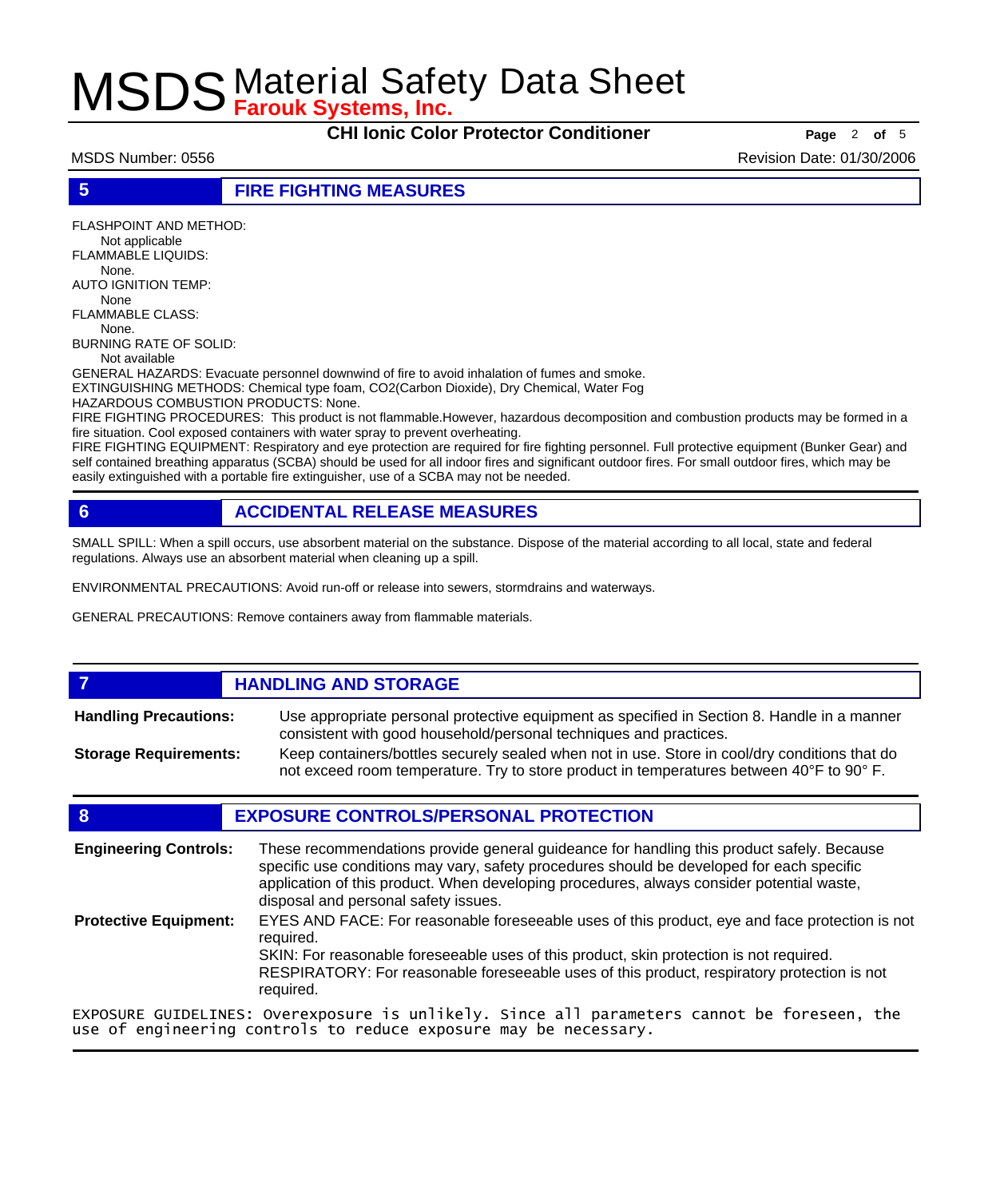**CHI Ionic Color Protector Conditioner Page** <sup>3</sup> **of** <sup>5</sup>

MSDS Number: 0556 Revision Date: 01/30/2006

### **9 PHYSICAL AND CHEMICAL PROPERTIES**

| Appearance:            | Viscous, white liquid |
|------------------------|-----------------------|
| <b>Physical State:</b> | Liquid                |
| Odor:                  | Pleasant fragrance    |
| pH:                    | $3.5 - 4.8$           |
| <b>Vapor Pressure:</b> | N/A                   |
| <b>Vapor Density:</b>  | N/A                   |
|                        |                       |

**Boiling Point:** Not determinated **Freezing/Melting Pt.:** N/A **Solubility:** Soluble in water. **Spec Grav./Density:** N/A

| 10                                            | <b>STABILITY AND REACTIVITY</b>           |
|-----------------------------------------------|-------------------------------------------|
| <b>Stability:</b>                             | YES                                       |
| <b>Conditions to avoid:</b>                   | Extreme temperatures.                     |
| Materials to avoid (incompatability):         | Keep away from strong oxidizing material. |
| Hazardous Decomposition products: None known. |                                           |
| <b>Hazardous Polymerization:</b>              | Will Not Occur.                           |

## **11 TOXICOLOGICAL INFORMATION**

ACUTE: DERMAL LD50: Not available. ORAL LD50: Not available. INHALATION LC50: Not available. EYE EFFECTS: This product may cause irritation to eyes if not used under normal conditions. TARGET ORGANS: NONE. SENSITIZATIONS: Not available. CARCINOGENICITY: IARC: Listed by IARC - No. NTP: Listed by NTP - No. OSHA: Listed by OSHA - No.

MUTAGENICITY: Not available. REPRODUCTIVE EFFECTS: None. TERATOGENIC EFFECTS: Not available.

### **12 ECOLOGICAL INFORMATION**

ENVIRONMENTAL DATA: Not available. ECOTOXICOLOGICAL INFO: Not available. DISTRIBUTION: Not available. CHEMICAL FATE INFO: Not available.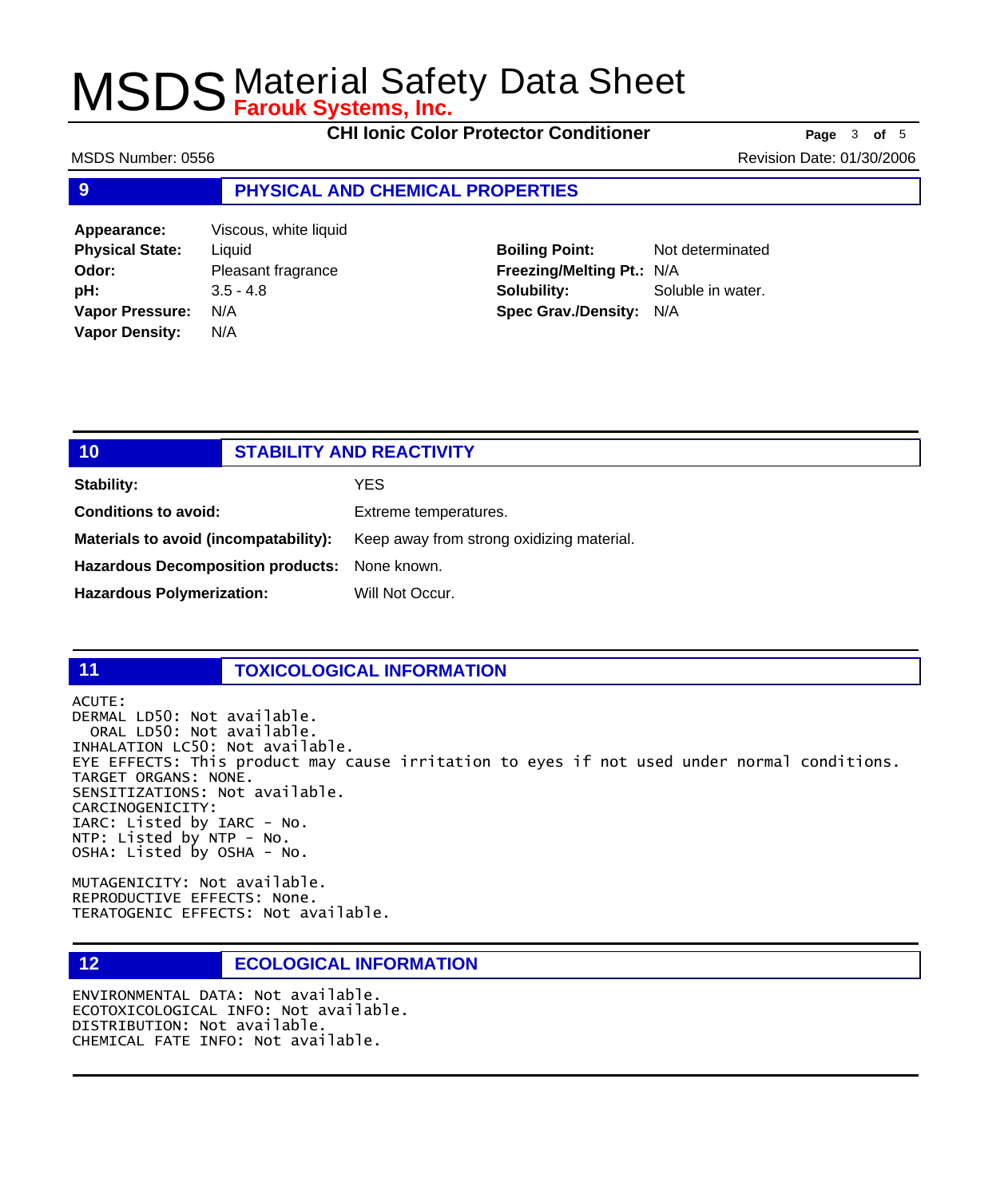**CHI Ionic Color Protector Conditioner Page** <sup>4</sup> **of** <sup>5</sup>

MSDS Number: 0556 Revision Date: 01/30/2006

## **13 DISPOSAL CONSIDERATIONS**

US EPA Waste Number and Descriptions:

DISPOSAL METHOD: Controlled release of diluted product into a biological wastewater treatment plant. COMPONENT WASTE NUMBER: No EPA Waste Numbers are applicable for this product's components. DISPOSAL INSTRUCTIONS: Dispose of waste material according to local, state and federal rules and regulations.

**14 TRANSPORT INFORMATION**

This product is not regulated as a hazardous material by the United States (DOT) or Canadian (TDG) transportation regulations.

DOT CLASSIFICATION: Shipping Name: CHI Ionic Color Protector Conditioner Class: None. Non-regulated, non-hazardous

IMDG CLASSIFICATION: Shipping Name: CHI Ionic Color Protector Conditioner Class: None. Non-regulated, non-hazardous

IATA CLASSIFICATION: Shipping Name: CHI Ionic Color Protector Conditioner Class: None. Non-regulated, non-hazardous

1-800-424-9300 1-703-527-3887 Outside the United States CHEMTREC

## **15 REGULATORY INFORMATION**

UNITED STATES: SARA TITLE III (Superfund Amendments and Reauthorization Act) 311/312 HAZARD CATEGORIES Fire: No. Pressure Generating: No. Reactivity: No. Acute: No. 313 REPORTABLE INGREDIENTS: Not applicable. TITLE III NOTES: None. CERCLA(Comprehensive Response, Compensation, and Liability Act) CERCLA RQ: None. TSCA(Toxic Substance Release Act) TSCA REGULATORY: All ingredients are listed in the TSCA Inventory. CANADA: WHMIS(WORKER HAZARDOUS MATERIAL INFORMATION SYSTEM) This product is WHMIS controlled. CANADIAN INGREDIENT DISCLOSURE LIST: None. CANADIAN ENVIRONMENTAL PROTECTION ACT: All intentional ingredients are listed on the DSL(Domestic Substance List). EUROPEAN COMMUNITY: EU REGULATORY: All intentional ingredients are listed on the European's EINECS Inventory. STATE REGULATIONS: Not available. LOCAL REGULATIONS: Not available.